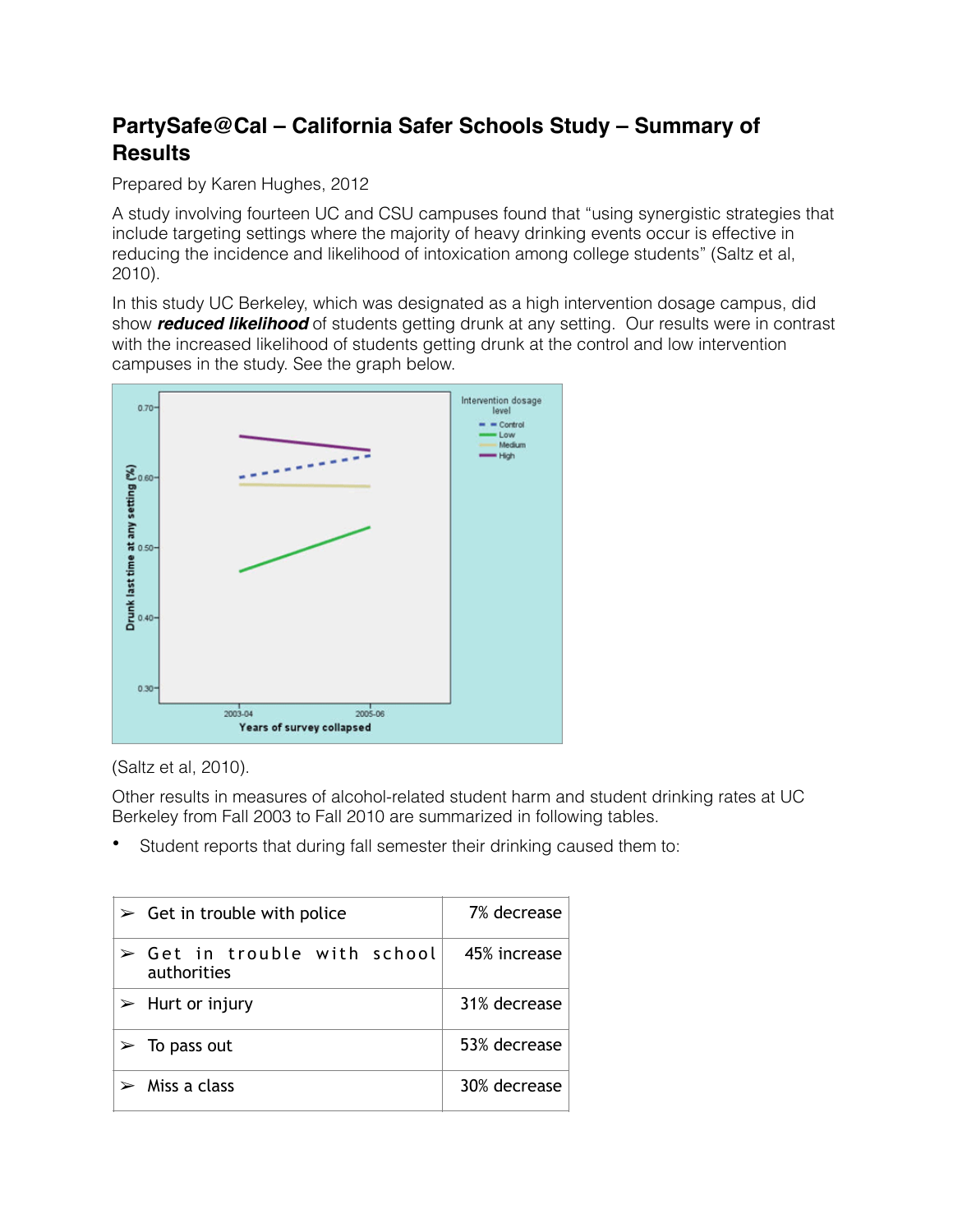| $\triangleright$ To damage property | 30% decrease |
|-------------------------------------|--------------|
|                                     |              |

• Student reports that during fall semester they experienced the following because of other students drinking:

| $\triangleright$ Had my study or sleep interrupted                                    | 8% decrease  |
|---------------------------------------------------------------------------------------|--------------|
| $\triangleright$ Been pushed, hit or assaulted                                        | 33% decrease |
| $\triangleright$ Had to babysit or take care of<br>another student who drank too much | 9% increase  |

• Students who reported the following at least once during fall semester as a result of drinking:

| $\geq$ some form of public misconduct<br>(such as trouble with police,<br>fighting/argument, DWI/DUI,<br>vandalism)                                                                | 16% decrease |
|------------------------------------------------------------------------------------------------------------------------------------------------------------------------------------|--------------|
| $\triangleright$ experiencing some kind of serious<br>personal problems (such as<br>suicidality, being hurt or injured,<br>trying unsuccessfully to stop using,<br>sexual assault) | 27% decrease |
| $\triangleright$ experiencing some kind of minor<br>personal problem (such as missing<br>class, having a memory<br>loss having a hangover, vomiting)                               | 4% decrease  |

Student alcohol consumption:

| $\triangleright$ Drank enough to be drunk                                              | 9% decrease  |
|----------------------------------------------------------------------------------------|--------------|
| $\geq$ Students who consumed alcohol in<br>the past year                               | 6% decrease  |
| $\geq$ Students who consumed alcohol in<br>the past 30 days                            | 5% decrease  |
| $\triangleright$ Underage student who consumed<br>alcohol in the past 30 days          | .5% decrease |
| $\triangleright$ All students who reported binge<br>drinking in the previous two weeks | 9% increase  |